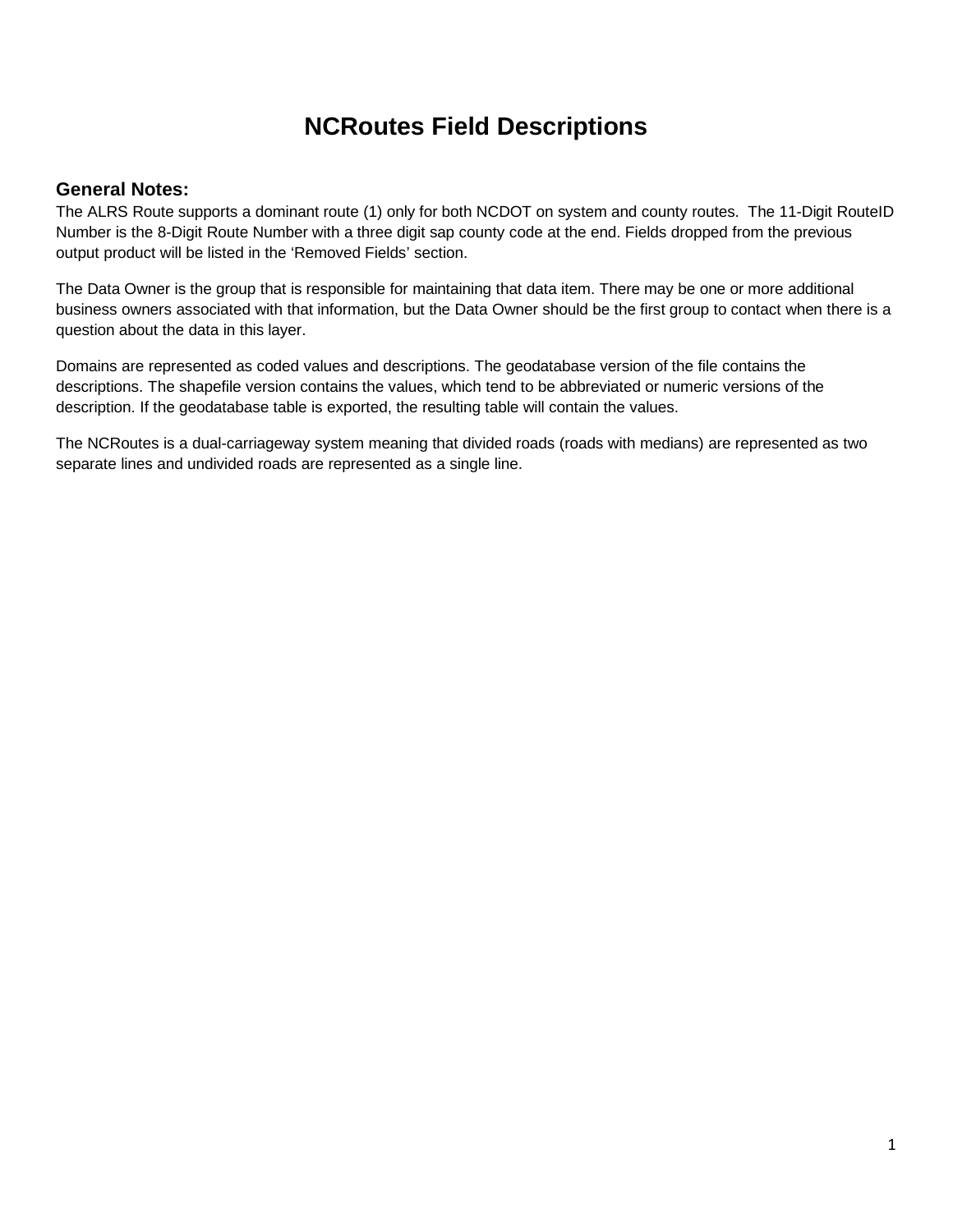#### **Table of Contents**  $\overline{1}$

| 1 <sub>1</sub>   |  |
|------------------|--|
| 2.               |  |
| $\overline{3}$ . |  |
| 4.               |  |
| 5.               |  |
| 6.               |  |
| 7 <sub>1</sub>   |  |
| 8.               |  |
| 9.               |  |
| 10.              |  |
| 11.              |  |
| 12.              |  |
| 13.              |  |
|                  |  |
| 1.               |  |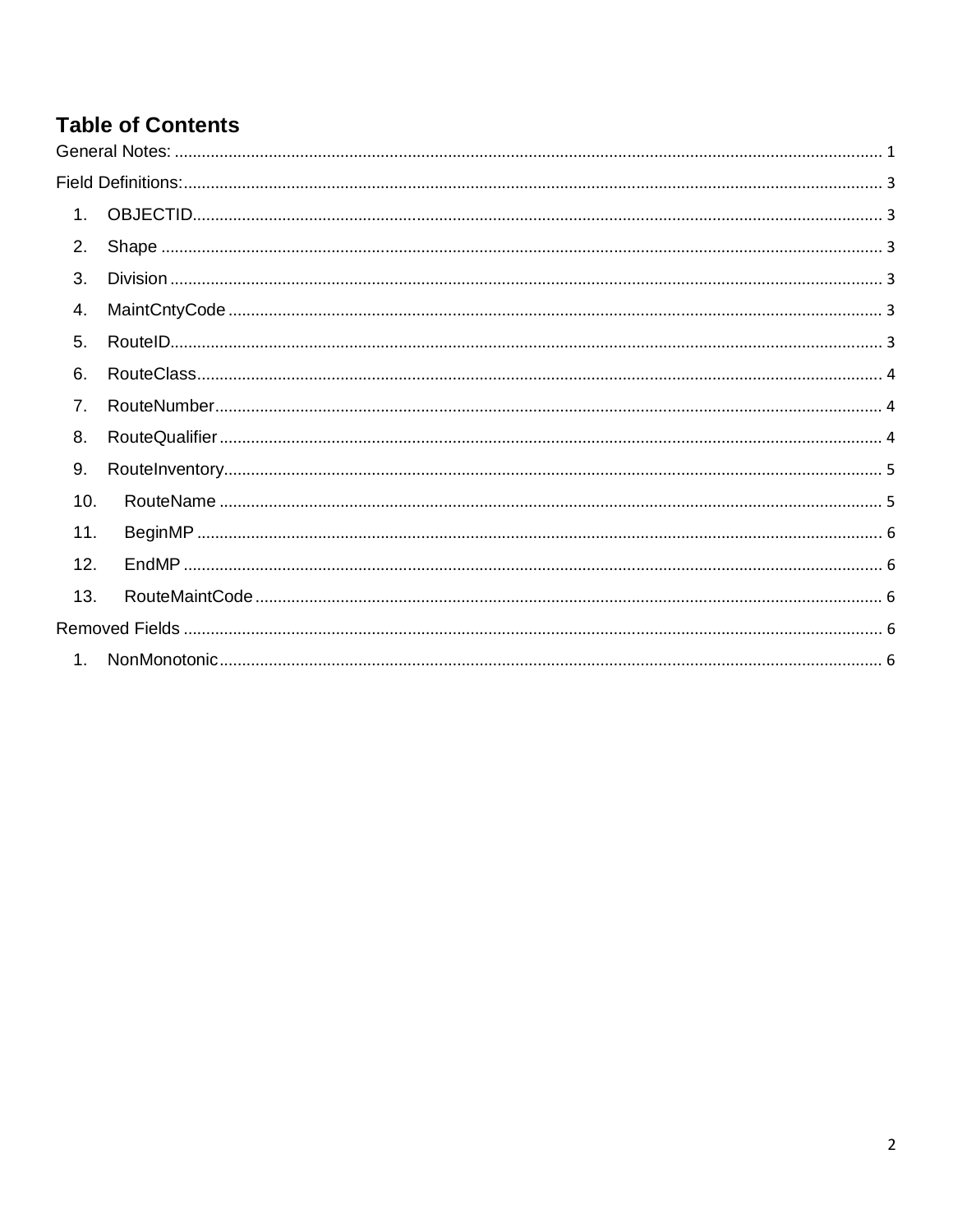## **Field Definitions:**

## **1. OBJECTID**

| <b>Common</b>     | Object Identifier                                                |  |
|-------------------|------------------------------------------------------------------|--|
| <b>Name</b>       |                                                                  |  |
| <b>Definition</b> | A unique number that is automatically generated for each segment |  |
| Data Owner        | <b>GIS Unit</b>                                                  |  |
| <b>Extent</b>     | <b>Every Segment</b>                                             |  |
| <b>Values</b>     | Positive numbers                                                 |  |
| <b>Notes</b>      | The Object Identifier changes with each publication.             |  |

#### **2. Shape**

| <b>Common</b><br><b>Name</b> | Shape                                                                                            |
|------------------------------|--------------------------------------------------------------------------------------------------|
| <b>Definition</b>            | Stores the geometry information for each segment and is used by GIS software to display the line |
| Data Owner                   | <b>GIS Unit</b>                                                                                  |
| <b>Extent</b>                | Every Segment                                                                                    |
| <b>Values</b>                | Polyline                                                                                         |

## **3. Division**

| <b>Common</b>     | Division                                         |  |
|-------------------|--------------------------------------------------|--|
| <b>Name</b>       |                                                  |  |
| <b>Definition</b> | The NCDOT Division number for each route segment |  |
| Data Owner        | NC DOT                                           |  |
| <b>Extent</b>     | Every Segment                                    |  |
| <b>Values</b>     | Data Type = numeric; Data Range from 1-14        |  |
| <b>Notes</b>      |                                                  |  |

## **4. MaintCntyCode**

| Common            | Maintenance County Name (Sap County Code)                                                                                                                                                                                                                                                                                                                                                                                                                                                                                                                                                                                                                                                                                                                                                                                             |  |
|-------------------|---------------------------------------------------------------------------------------------------------------------------------------------------------------------------------------------------------------------------------------------------------------------------------------------------------------------------------------------------------------------------------------------------------------------------------------------------------------------------------------------------------------------------------------------------------------------------------------------------------------------------------------------------------------------------------------------------------------------------------------------------------------------------------------------------------------------------------------|--|
| <b>Name</b>       |                                                                                                                                                                                                                                                                                                                                                                                                                                                                                                                                                                                                                                                                                                                                                                                                                                       |  |
| <b>Definition</b> | For state-maintained roads, it is the county responsible for maintaining the section of road. For non-                                                                                                                                                                                                                                                                                                                                                                                                                                                                                                                                                                                                                                                                                                                                |  |
|                   | state maintained roads, it is the county that the segment is located in.                                                                                                                                                                                                                                                                                                                                                                                                                                                                                                                                                                                                                                                                                                                                                              |  |
| Data Owner        | <b>GIS Unit</b>                                                                                                                                                                                                                                                                                                                                                                                                                                                                                                                                                                                                                                                                                                                                                                                                                       |  |
| <b>Extent</b>     | Every segment                                                                                                                                                                                                                                                                                                                                                                                                                                                                                                                                                                                                                                                                                                                                                                                                                         |  |
| <b>Values</b>     | Coded domain – see the metadata or contact the GIS Unit for a full list of codes                                                                                                                                                                                                                                                                                                                                                                                                                                                                                                                                                                                                                                                                                                                                                      |  |
| <b>Notes</b>      | This is the primary county field that should be used. In general all three county fields will have the<br>same value. The exceptions are around the county boundaries. For example, a portion of SR-1828<br>has a Maintenance County of Iredell County and a Location County of Yadkin County where it<br>crosses the county boundary into Yadkin County. This route should be considered SR-1828 Iredell<br>County even though it is physically located in Yadkin County. The domain for the county codes is<br>not listed here because it is so long. The coded values begin with 001 for Alamance County and<br>end with 100 for Yancey County. These are the state codes (for roads that are maintained by<br>NCDOT but cross the state boundary): Georgia $-$ 901, South Carolina $-$ 902, Tennessee $-$ 903,<br>Virginia - 904. |  |

## **5. RouteID**

| The 11-digit composite route number |
|-------------------------------------|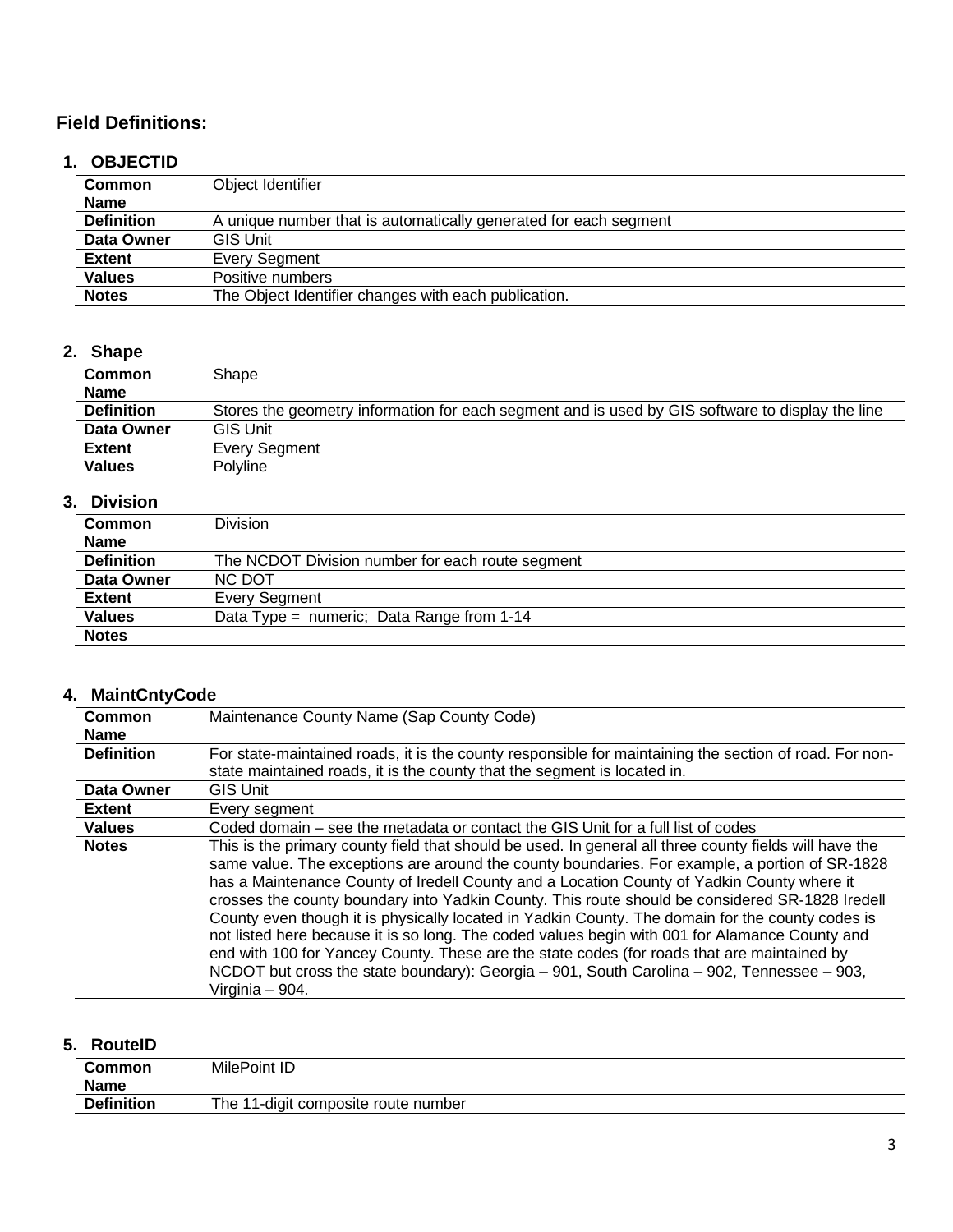| Data Owner    | GIS Unit                                                                                           |
|---------------|----------------------------------------------------------------------------------------------------|
| <b>Extent</b> | Every seament                                                                                      |
| <b>Values</b> | Positive 11-digit numbers (text field)                                                             |
| <b>Notes</b>  | It uniquely identifies routes statewide and should be used as the route identifier when performing |
|               | LRS analysis using route/milepost referencing.                                                     |

#### **6. RouteClass**

| <b>Common</b>     | Route Class                                                  |  |
|-------------------|--------------------------------------------------------------|--|
| <b>Name</b>       |                                                              |  |
| <b>Definition</b> | The NCDOT route class code for Dominant Route                |  |
| Data Owner        | <b>GIS Unit</b>                                              |  |
| <b>Extent</b>     | Every segment except for gap segments                        |  |
| <b>Values</b>     | Coded domain                                                 |  |
| <b>Notes</b>      | Route Class drives the 1 <sup>st</sup> digit of the RouteID. |  |
|                   |                                                              |  |

| Domain:         |                               |                                                             |
|-----------------|-------------------------------|-------------------------------------------------------------|
| Value           | <b>Description</b>            | <b>Notes</b>                                                |
|                 | Interstate (I)                | State-maintained                                            |
| $\overline{2}$  | US Route (US)                 | State-maintained                                            |
| $\frac{3}{2}$   | NC Route (NC)                 | State-maintained                                            |
| $\overline{4}$  | Secondary Route (SR)          | State-maintained                                            |
| $\overline{5}$  | Non-System (NS)               | Not state maintained                                        |
| $6\phantom{1}6$ | Other State Agency Route (SA) | Federal-aid roads maintained by other state agencies        |
| 7               | Federal Route (FED)           | Federal-aid roads maintained by federal agencies            |
| 80              | Ramp (RMP)                    | Typically state-maintained but not counted towards state-   |
|                 |                               | maintained mileage                                          |
| 81              | Rest Areas (RST)              | Typically state-maintained but not counted towards state-   |
|                 |                               | maintained mileage                                          |
| 82              | Non-System Ramp               | Not State Maintained                                        |
| 89              | Non-Mainline (NML)            | Typically state-maintained but not counted towards state-   |
|                 |                               | maintained mileage                                          |
| 9               | Projected (PRJ)               | Generalized locations of major facilities that have not yet |
|                 |                               | been built                                                  |

#### **7. RouteNumber**

| Common            | Route Number                                                     |  |
|-------------------|------------------------------------------------------------------|--|
| <b>Name</b>       |                                                                  |  |
| <b>Definition</b> | The NCDOT route number for the Dominant Route                    |  |
| Data Owner        | <b>GIS Unit</b>                                                  |  |
| <b>Extent</b>     | Every segment                                                    |  |
| <b>Values</b>     | Positive numbers                                                 |  |
| <b>Notes</b>      | The Route Number is in the $4th - 8th$ positions of the RoutelD. |  |

## **8. RouteQualifier**

| .                 |                                                            |  |
|-------------------|------------------------------------------------------------|--|
| Common            | <b>Route Qualifier</b>                                     |  |
| <b>Name</b>       |                                                            |  |
| <b>Definition</b> | An additional code that further defines the Dominant Route |  |
| Data Owner        | <b>GIS Unit</b>                                            |  |
| <b>Extent</b>     | Every segment                                              |  |
|                   |                                                            |  |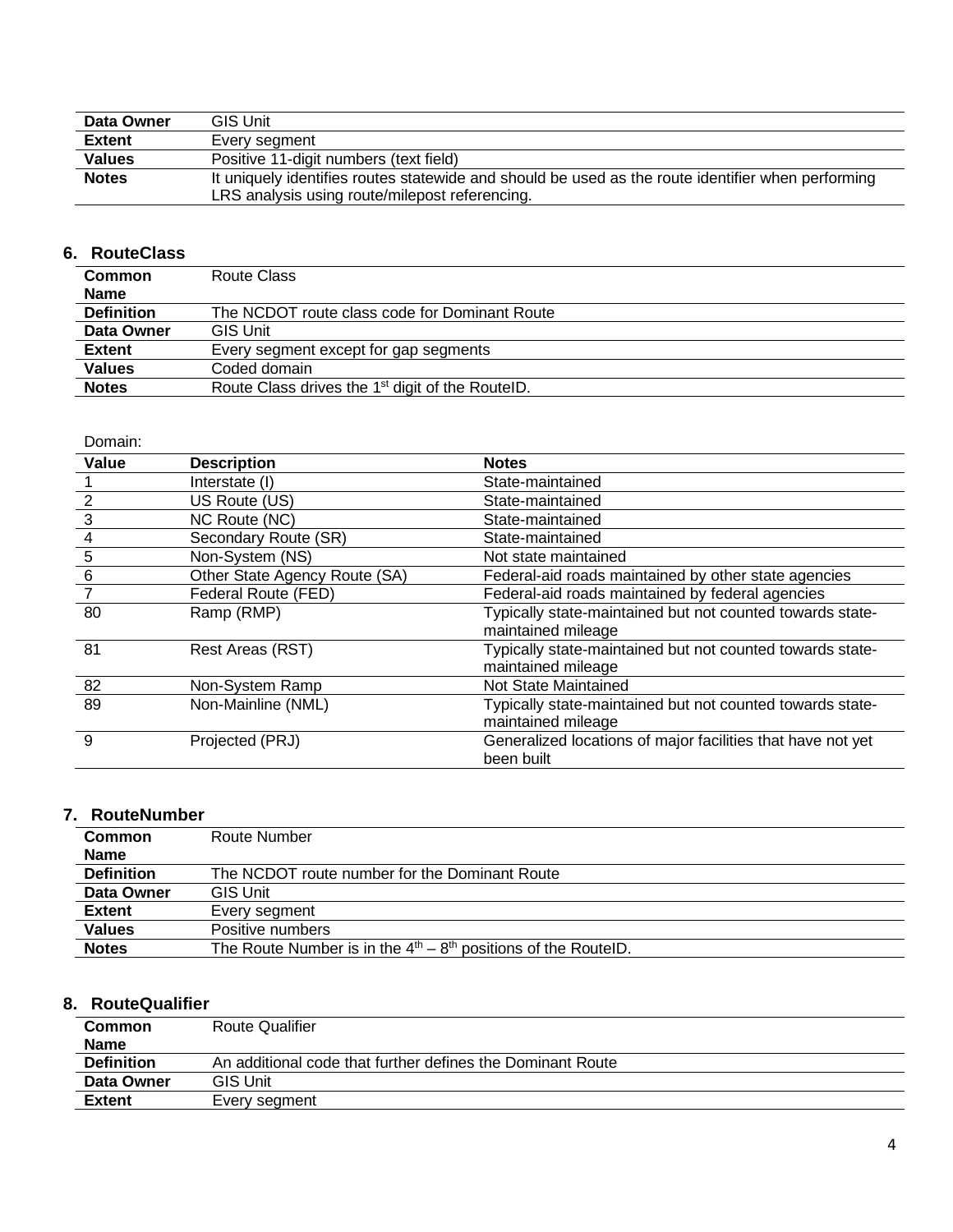| <b>Values</b>                     | Coded domain                                                                                                                                                                                                                                                                                                                                                                                    |                                                                                                                                   |  |
|-----------------------------------|-------------------------------------------------------------------------------------------------------------------------------------------------------------------------------------------------------------------------------------------------------------------------------------------------------------------------------------------------------------------------------------------------|-----------------------------------------------------------------------------------------------------------------------------------|--|
| <b>Notes</b>                      | On state-maintained routes, values of Normal indicate the regular route and other values indicate a<br>related route (e.g., I-95 and I-95 Business). The Route Qualifier is represented in the 2 <sup>nd</sup> position of<br>the Route ID. An exception is that Ramps, Rest Areas and Non-Mainline begin with 80, 81 and 89<br>respectively so that they can be distinguished by the Route ID. |                                                                                                                                   |  |
| Domain:                           |                                                                                                                                                                                                                                                                                                                                                                                                 |                                                                                                                                   |  |
| Value                             | <b>Description</b>                                                                                                                                                                                                                                                                                                                                                                              | <b>Notes</b>                                                                                                                      |  |
| $\Omega$                          | Normal Route                                                                                                                                                                                                                                                                                                                                                                                    | On most routes this indicates it is the normal route. If the route class is<br>FED, then Normal/0 means Blue Ridge Parkway.       |  |
|                                   | Alternate Route                                                                                                                                                                                                                                                                                                                                                                                 | If the route class is FED, then Alternate/1 means the road is owned by<br>the military.                                           |  |
|                                   | <b>Bypass Route</b>                                                                                                                                                                                                                                                                                                                                                                             |                                                                                                                                   |  |
| $\frac{\frac{2}{5}}{\frac{6}{7}}$ | <b>East Route</b>                                                                                                                                                                                                                                                                                                                                                                               | This is only used for US-19 East which is a different route than US-19                                                            |  |
|                                   | <b>West Route</b>                                                                                                                                                                                                                                                                                                                                                                               | This is only used for US-19 West which is a different route than US-19                                                            |  |
|                                   | Spur/Connector Route                                                                                                                                                                                                                                                                                                                                                                            | If the Route Class is Interstate, then the route is a spur; if the Route<br>Class is US or NC Route then the route is a connector |  |
| 8                                 | <b>Truck Route</b>                                                                                                                                                                                                                                                                                                                                                                              |                                                                                                                                   |  |
| $\overline{80}$                   | Ramp                                                                                                                                                                                                                                                                                                                                                                                            |                                                                                                                                   |  |
| 81                                | Rest Area                                                                                                                                                                                                                                                                                                                                                                                       |                                                                                                                                   |  |
| 82                                | Non-State Ramp                                                                                                                                                                                                                                                                                                                                                                                  |                                                                                                                                   |  |
| 89                                | Non-Mainline                                                                                                                                                                                                                                                                                                                                                                                    |                                                                                                                                   |  |
| 9                                 | <b>Business Route</b>                                                                                                                                                                                                                                                                                                                                                                           |                                                                                                                                   |  |

## **9. RouteInventory**

| <b>Common</b>     | Route Inventory                                                                                                                                                                                                                                                                                                                                                                                                                                                                    |
|-------------------|------------------------------------------------------------------------------------------------------------------------------------------------------------------------------------------------------------------------------------------------------------------------------------------------------------------------------------------------------------------------------------------------------------------------------------------------------------------------------------|
| Name              |                                                                                                                                                                                                                                                                                                                                                                                                                                                                                    |
| <b>Definition</b> | The NCDOT route direction for Dominant Route                                                                                                                                                                                                                                                                                                                                                                                                                                       |
| Data Owner        | GIS Unit                                                                                                                                                                                                                                                                                                                                                                                                                                                                           |
| <b>Extent</b>     | Every segment                                                                                                                                                                                                                                                                                                                                                                                                                                                                      |
| <b>Values</b>     | Coded domain                                                                                                                                                                                                                                                                                                                                                                                                                                                                       |
| <b>Notes</b>      | Inventory directions are Inventory (0) and Clockwise (8). All other values indicate the non-inventory<br>direction of the route. To determine if the route is one-way or both directions of travel, use the One-<br>way Direction Flag (i.e., Inventory Route Direction and Both Directions for the One-way Direction<br>Flag imply that the route is bidirectional). The Route Direction is represented in the $3^{rd}$ position of<br>the Route ID and the 8-Digit Route Number. |

Domain:

| Value    | <b>Description</b>                | <b>Notes</b>                                                   |
|----------|-----------------------------------|----------------------------------------------------------------|
| $\Omega$ | Inventory                         | Includes bidirectional, Northbound, Eastbound, and one-way     |
|          |                                   | inventory                                                      |
|          | Non-Inventory (Southbound)        | On secondary routes, rest areas and non-state maintained route |
|          |                                   | classes, "Southbound" means non-inventory                      |
|          | Non-Inventory (Westbound)         |                                                                |
|          | Inventory (Clockwise)             |                                                                |
|          | Non-Inventory (Counter-Clockwise) |                                                                |

#### **10. RouteName**

| Common<br>Name    | Route Name                              |
|-------------------|-----------------------------------------|
| <b>Definition</b> | The NCDOT<br>name of the Dominant Route |